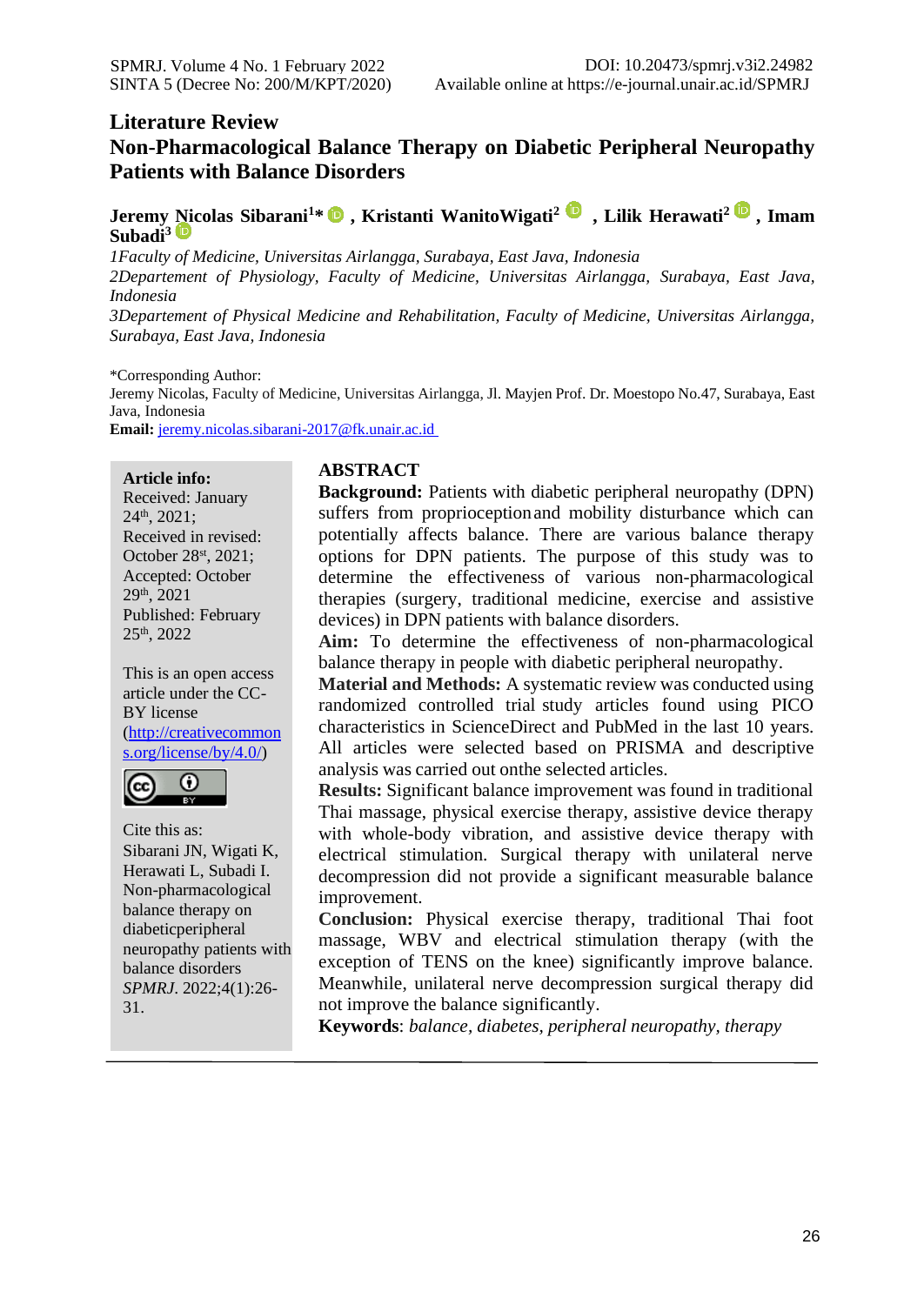### **Introduction**

Based on data compiled by WHO, the number of people with diabetes in the world in 2014 was 422 million people. Indonesia has a diabetes prevalence of the total adult population of 6.2% whichmeans there are more than 10 million total cases of diabetes in adults. Meanwhile, diabetic peripheral neuropathy is the most common neuropathy and one of the most common diabetes-related diseases in the world. It was found that approximately 50% of people with diabetes mellitus had diabetic peripheral neuropathy throughout their life with varying degrees of severity based on age, duration of diabetes, type of diabetes and blood glucose control. Therefore, diabetic peripheral neuropathy is a case that affects many people in the world according to the large number of diabetes cases.<sup>1</sup> DPN canworsen the decrease in the quality of life (QoL) of diabetic patients and worsen the prognosis of diabetes. Therapy used in balance management in diabetic peripheral neuropathy patients is a therapy that works by reducing neural dysfunction especially determine the effectiveness of various nonpharmacological balance therapies in peoplewith DPN.

### **Material and Methods**

This study used a retrospective observational research design with a systematic review approach, in which all variable data were collected from previous studies. The data is collected from previous research articles published in ScienceDirectand PubMed databases. The article search method uses PICO (Population, Intervention, Comparison, Outcome)characteristics as shown in the Table 1.

| Table 1. PICO |                                        |  |  |  |  |
|---------------|----------------------------------------|--|--|--|--|
| <b>PICO</b>   | In form of                             |  |  |  |  |
| Population    | Patients with DPN                      |  |  |  |  |
| Intervention  | Non-pharmacological<br>balance therapy |  |  |  |  |
| Comparison    |                                        |  |  |  |  |
| )utcome       | <b>Balance</b>                         |  |  |  |  |

The materials used in this study are secondary data in the form of study results and analysis from published studies regarding the effectiveness of nonpharmacological balance therapy in people with DPN. Data in the form of articles that have been collected are managed by using the Preferred Reporting Items for Systematic Review and Meta-Analysis (PRISMA) method. The analysis was carried out bycomparing the results of each secondary data in the form of journal articles. A randomized controlled trial study is ensued to meet the criteria for the inclusion criteria by using nonpharmacological balance intervention with diabetic peripheral neuropathy as the subject in questioned. it will produce a balance outcome and as resulted, it will produce a balance outcome by using studies being published in this ten years.



#### **Table 2. Articles Inclusion**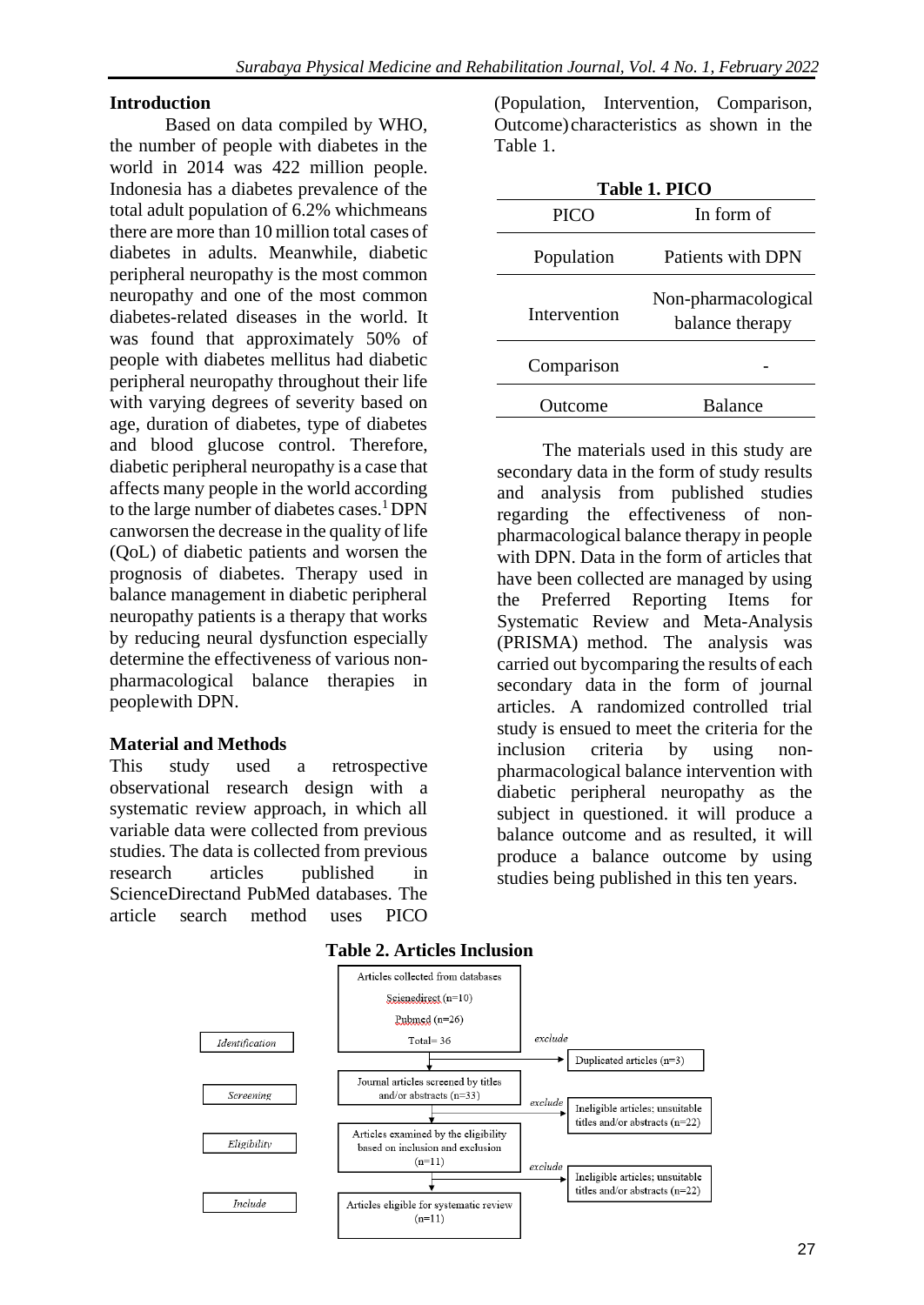## **Results**

**Table 3. Result from studied articles**

| Author<br>and<br>year of<br>publica<br>tion | Population                                  | Intervention                                                                 | Control                   | Outcome                                      | Findings                                                                                                                                     |
|---------------------------------------------|---------------------------------------------|------------------------------------------------------------------------------|---------------------------|----------------------------------------------|----------------------------------------------------------------------------------------------------------------------------------------------|
| Ahmad<br>al,<br>et<br>2019<br>Chatch        | Patients<br>with DPN<br>(n: 37)<br>Patients | Sensorimotor<br>exercise                                                     |                           | OLS,<br>TUG,<br>CoP<br>range<br>and CoP sway | Improvement in OLS EO dan EC, TUG, CoP range dan<br>CoP sway<br>Improvement in TUG and OLS in both groups, but in the                        |
| awan et<br>al,<br>2015                      | with DPN<br>(n: 60)                         | Traditional Thai<br>foot massage                                             | Leg<br>exercise           | TUG, OLS                                     | intervention group, improvement in TUG pad was more<br>significant than control                                                              |
| Dixit et                                    | Patients                                    |                                                                              |                           |                                              | Improvement of sway velocity on the x-axis and                                                                                               |
| al,<br>2016                                 | with DPN<br>(n: 64)                         | Moderate aerobic<br>exercise                                                 |                           | CoP sway and<br>sway velocity                | mediolateral displacement in closed eyes on the foam<br>surface                                                                              |
| Grewal                                      | Patients                                    | Sensor-based<br>interactivebalance                                           |                           | CoM<br>sway,                                 | Improvement of the CoM sway, ankle and hip sway for                                                                                          |
| al,<br>et                                   | with DPN                                    | with<br>training                                                             |                           | ankle and hip                                | open eye conditions                                                                                                                          |
| 2015                                        | (n: 39)                                     | joint<br>visual<br>movement                                                  |                           | sway                                         | Improvement of the ankle sway when the eyes are closed                                                                                       |
| Lee et<br>al.<br>2013                       | Patients<br>with DPN<br>(n: 55)             | feedback<br>WBV<br>with<br>exercise<br>balance<br>balance<br>and<br>exercise |                           | CoP<br>sway,<br>OLS,<br>BBS.<br>FRT, TUG     | Improvements in CoP sway, OLS, FRT, BBS and TUG<br>in the WBV and BE Groups, and improvements in WBV<br>were more significant compared to BE |
| Maurik<br>al,<br>et<br>2015                 | Patients<br>with DPN<br>(n: 39)             | Unilateral<br>nerve<br>decompression<br>surgery                              | Contra-<br>lateral<br>leg | CoP sway                                     | There was no significant difference between the<br>intervention and control legs                                                             |
|                                             |                                             |                                                                              |                           |                                              | There was significant improvement in the CoM sway                                                                                            |
| Najafi<br>al.<br>et<br>2013                 | Patients<br>with DPN<br>(n: 13)             | Plantar simulation                                                           | Placebo                   | CoM<br>sway<br>area                          | area at the second week of therapy, and there was an<br>additional improvement at the sixth week, although not<br>significant                |
| Najafi<br>et<br>al,<br>2017                 | Patients<br>with DPN<br>(n: 28)             | <b>TENS</b><br>in<br>the<br>plantar area                                     | Placebo                   | Ankle.<br>hip,<br>CoM sway                   | Repair of the ankle sway and CoM sway of the area with<br>the eyes opened in the intervention group                                          |
| Rojhan<br>$i-$                              | Patients                                    | Swiss ball                                                                   |                           | OLS,<br>BBS,                                 | Difference in all balance parameters<br>between<br>intervention and control groups except for OLS with                                       |
| Shirazi                                     | with DPN                                    | And<br>Frenkel                                                               | $\overline{\phantom{a}}$  | SEBT                                         | open and closed eyes and BBS and SEBT in 3 directions                                                                                        |
| al,<br>et<br>(n: 60)<br>2016                |                                             | exercise                                                                     |                           |                                              | The output of the Swiss ball is better than the Frenkel test                                                                                 |
| Saadat<br>et<br>al,<br>2017                 | Female<br>Patients<br>with DPN<br>(n: 28)   | TENS in the knee<br>area                                                     | Placebo                   | Sway<br>velocity, CoP<br>displacement        | There was no difference between the intervention and<br>control groups                                                                       |
| Song et<br>al,                              | Patients<br>with DPN                        | Balance exercise                                                             |                           | CoP<br>sway,<br>OLS,<br>BBS,<br>FRT, TUG     | Improvement in CoP sway, OLS, BBS, FRT, TUG,<br>10MWD                                                                                        |
| 2011                                        | (n: 38)                                     |                                                                              |                           | 10MWD                                        |                                                                                                                                              |

**Details:** 10MWD: 10-m walking distance; ABC Scale: activities-specific balance confidence scale; BBS: Berg Balance Scale; CoM: center of mass; CoP: center of pressure; DPN: diabetic peripheral neuropathy; FRT: unctional reach test; OLS: one leg stance test; SEBT:star excursion balance test; TENS: transcutaneous electricalnerve stimulation; TUG: timed up and go test; WBV: whole-body vibration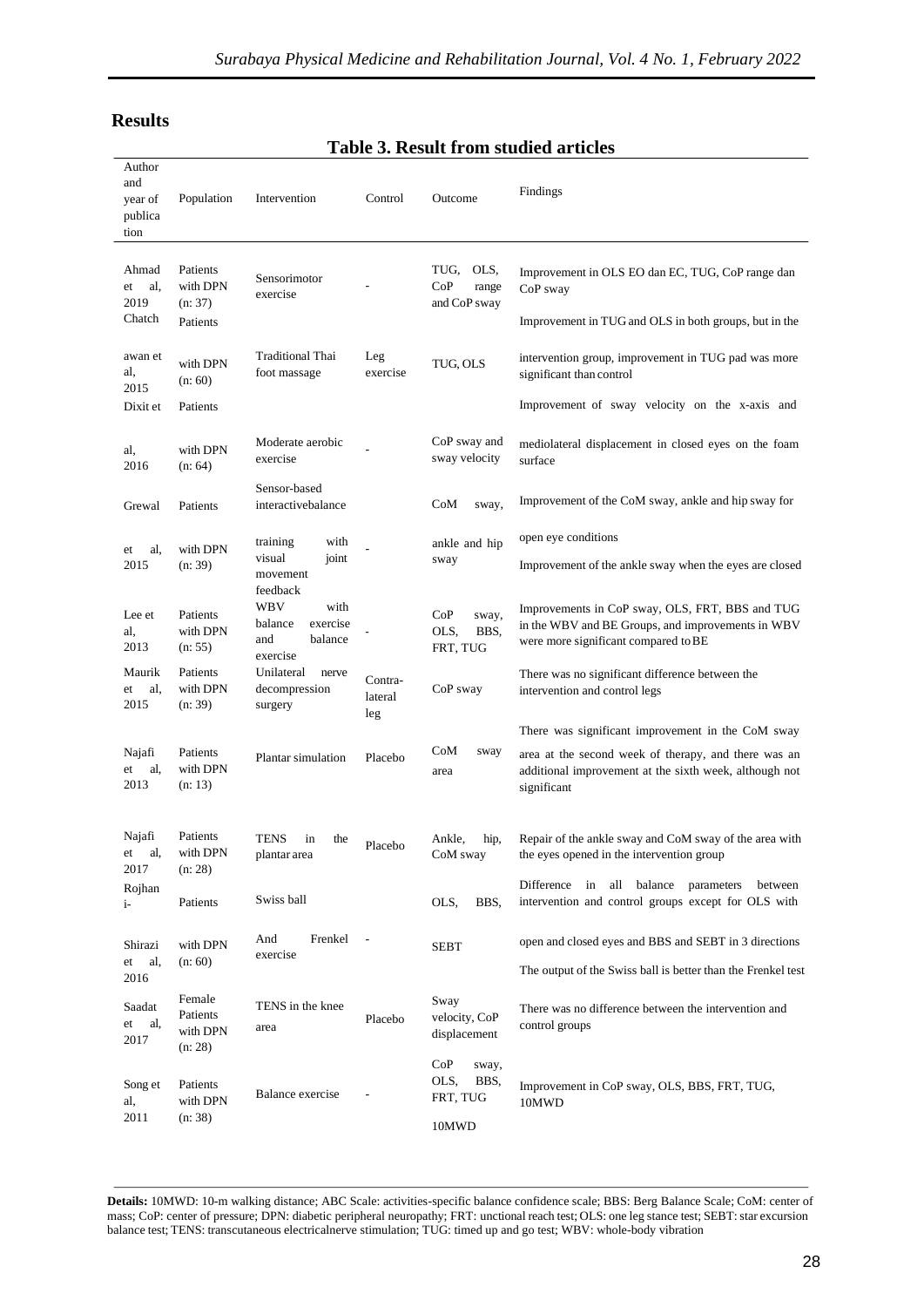Literature searches were conducted on two different databases, namely ScienceDirect and PubMed. From these two databases, 36 studies were found with search terms on the title, abstract, and keywords as follows: "diabetes AND peripheral neuropathy AND balance AND (therapy OR management OR intervention)". Of the 36 studies, there were 33 studies after eliminating duplication. The studies were then screened by reading the titles and abstracts. It was found that 22 studies did not meet PICO and sample criteria. After going through the screening process, 11 suitable and potential studies were found to be studied in this review. After eliminating the studies based on the sample criteria, it was found that 11 studies met the criteria for inclusion in this systematic review.

## **Discussion**

In these 11 articles, nonpharmacological balance therapy can be classified into several therapeutic groups, namely: physical exercise, traditional Thai foot massage, whole-body vibration (WBV), nerve decompression surgery, and electrical stimulation, respectively. Physical exercise is a type of therapy that iswidely used to train balance in the elderly and has been shown to be effective according to several studies.<sup>3</sup> There were 6articles that discussed the use of physical exercise as a balance therapy: Ahmad et al (2018), Dixit et al (2016), Grewal et al(2015), Lee et al (2013), Rojhani Shirazi etal (2016) and Song et al. al (2011) Researchby Ahmad et al (2018) that used sensorimotor exercises showed improvements in balance which were marked by improvements in the results of TUG, OLS, center of pressure range and sway. Research by Dixit et al (2016) found that by using moderate intensity aerobic exercise, there is an improvement in balance as measured by the center of pressure sway and sway velocity. Research by Grewal et al (2015) that used sensor-based interactive balance exercises with visual joint movement feedback showed an improvement in balance as well, marked by improvements in the center of pressure sway, OLS, BBS, FRT and TUG. Research by Rojhani-Shirazi et al (2016) examined two types of therapy: Swiss ball and Frenkel

exercises. This study showed an improvement in balance marked by improvements in OLS, BBS and SEBT in 3 directions, and more significant improvements in Swiss ball training. A study by Song et al (2011) examined tapering exercises and found improvements in balance marked by improvements in center of pressure sway, OLS, BBS, FRT, TUG and 10MWD.

Research by Chatchawan et al (2015) showed that traditional Thai footmassage therapy for 2 weeks could improve balance in patients with DPN that is characterized by improvements in TUG and OLS. The therapeutic mechanism of deep massage type may involve improvement ofblood flow to certain areas of the body. Theexistence of joint mobilization can also stimulate the nervous system directly.4,5This can improve neuropathy by changing the distribution of pressure on the feet, as well as stimulation of the proprioceptive system. The presence of joint mobilization also increases flexibility and can improve postural stability.<sup>6</sup>

The use of Whole body vibration (WBV) therapy produces a good balance repair effect. According to Lee et al (2013), the use of WBV therapy in conjunction with balance training results in better balance improvement outcomes than balance training alone. WBV is a type of therapy that uses a platform capable of producing oscillatory movements and delivering vibrations throughout the body. The mechanism of action of WBV involves tonic vibration stretch reflex. It is a condition in which there is a rapid change inmuscle and tendon length. In the elderly, short-term WBV therapy has been shown tobe effective in improving lower limb muscle strength, bone density, mobility and can also effectively reduce the incidence offalls in the elderly, $\frac{7}{7}$  where the decrease in the incidence of falls is due to improvements of equilibrium.<sup>8</sup> However, itshould be noted that in long-term WBV therapy and with a high frequency of vibration side effects may occur, including:degeneration of the lumbar vertebrae, low back pain, fatigue of musculus erector spinae, as well as negative effects on the digestive system, female reproductive organs and peripheral veins.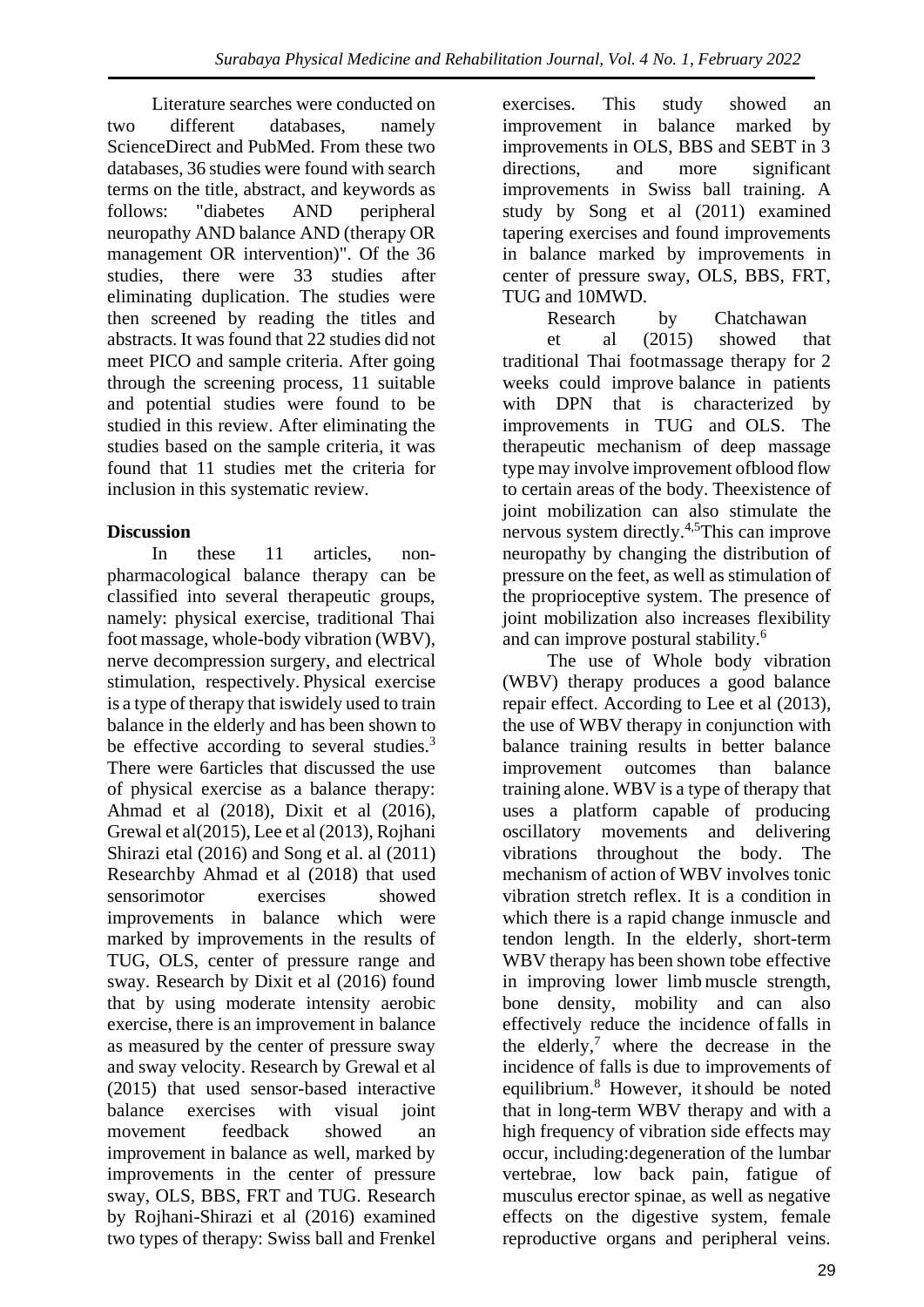Therefore, a special protocol is needed for WBV therapy.<sup>9</sup>

Maurik et al (2015) showed that there is no evidence that surgical treatment of unilateral nerve decompression in the lower extremities can improve balance in patients with DPN. It is shown by the absence of significant improvements in the CoP sway. Theoretically, in people with diabetes mellitus, there is an increase of glucose in cells so that there is an increase in the production of polyols such as sorbitol. Polyol will be concentrated in cells, causing water osmosis and cell expansion, so that a double crush phenomenon will occur which causes chronic nerve compression.<sup>10,11</sup> According to the study by Maurik et al (2015), the absence of an improvement in balance is probably because there was a bias in the selection in that study. The most unbalanced patients were not included in the criteria for the population to be tested, so that the improvement in the sway parameter was smaller and insignificant.

In this systematic review, there are 3 studies that discuss electrical stimulation therapy, namely by Najafi et al (2013), Najafi et al (2017), and Saadat et al (2017). Research by Najafi et al used electrical stimulation in the plantar area using a waterbath. It obtained improvements in balance as measured by the center of mass sway area and the most significant improvement occurred in the first 2 weeks of therapy. In a study by Najafi et al (2017), stimulation was also carried out in the plantar area for 6 weeks by using TENS. An improvement in balance was obtained as measured by using an ankle sway and center of mass sway area (open eye conditions). Meanwhile, in a study by Saadat et al (2017) which used TENS in the knee area, the improvement in balance was not really significant.

From the results of several previous studies mentioned, it can be seen that only research by Saadat et al (2017) has resulted an insignificant outcome of balance improvement. Two causes might influence the results of the study. The study used stimulation in the knee area while the other two studies used stimulation in the plantar area. This is probably because the plantar area is an important area in somatosensory input and disturbances in plantar sensations can affect body balance.<sup>12</sup> Another thing that might cause a difference in balanceoutcome is that Saadat et al (2017) only measured the short-term effects of the intervention, so that the long-term effect ofTENS in the knee area is unknown.

Electrical stimulation therapy is an alternative therapy for DPN sufferers who are unable to carry out physical exercise therapy because of fear of falling, so that it can improve balance, reduce fear of falling and encourage patients to be more physically active.<sup>13</sup> Several studies have shown that low-level mechanical or electrical stimulation to sensory neuronscan significantly increase their ability todetect weak signals. Therefore, it is plausible that electrical stimulation of the feet can improve balance due to increased sensitivity to somatosensory signals from the feet. Thus, it reduces the occasional fallrate caused by decreased touch sensitivity and awareness of foot orientation and position. One study showed that mechanical noise stimulation increased vibration and tactile perception in diabetic patients with moderate to severe neuropathy when tremors occurred.<sup>14</sup>

## **Conclusion**

Based on the results obtained from thedata, it was found that there was a significant balance improvement in traditional medicine therapy in the form of traditional Thai massage, physical exercise therapy, assistive device therapy with whole-body vibration, and assistive device therapy with electrical stimulation. Meanwhile, surgical therapy with unilateralnerve decompression did not provide a significantmeasurable balance improvement.

### **References**

1. Hicks CW, Selvin E. Epidemiology of Peripheral Neuropathy and Lower Extremity Disease in Diabetes. Curr Diab Rep. 2019 Aug;19(10):86.

2. Ites KI, Anderson EJ, Cahill ML, Kearney JA, Post EC, Gilchrist LS. Balance interventions for Diabetic Peripheral Neuropathy: A systematic review. J Geriatr Phys Ther. 2011;34(3):109–16.

3. Najafi B, Talal TK, Grewal GS, Menzies R, Armstrong DG, Lavery LA. Using Plantar Electrical Stimulation to Improve Postural Balance and Plantar Sensation among Patients with Diabetic Peripheral Neuropathy: A Randomized Double Blinded Study. J Diabetes Sci Technol. 2017 Jul;11(4):693–701.